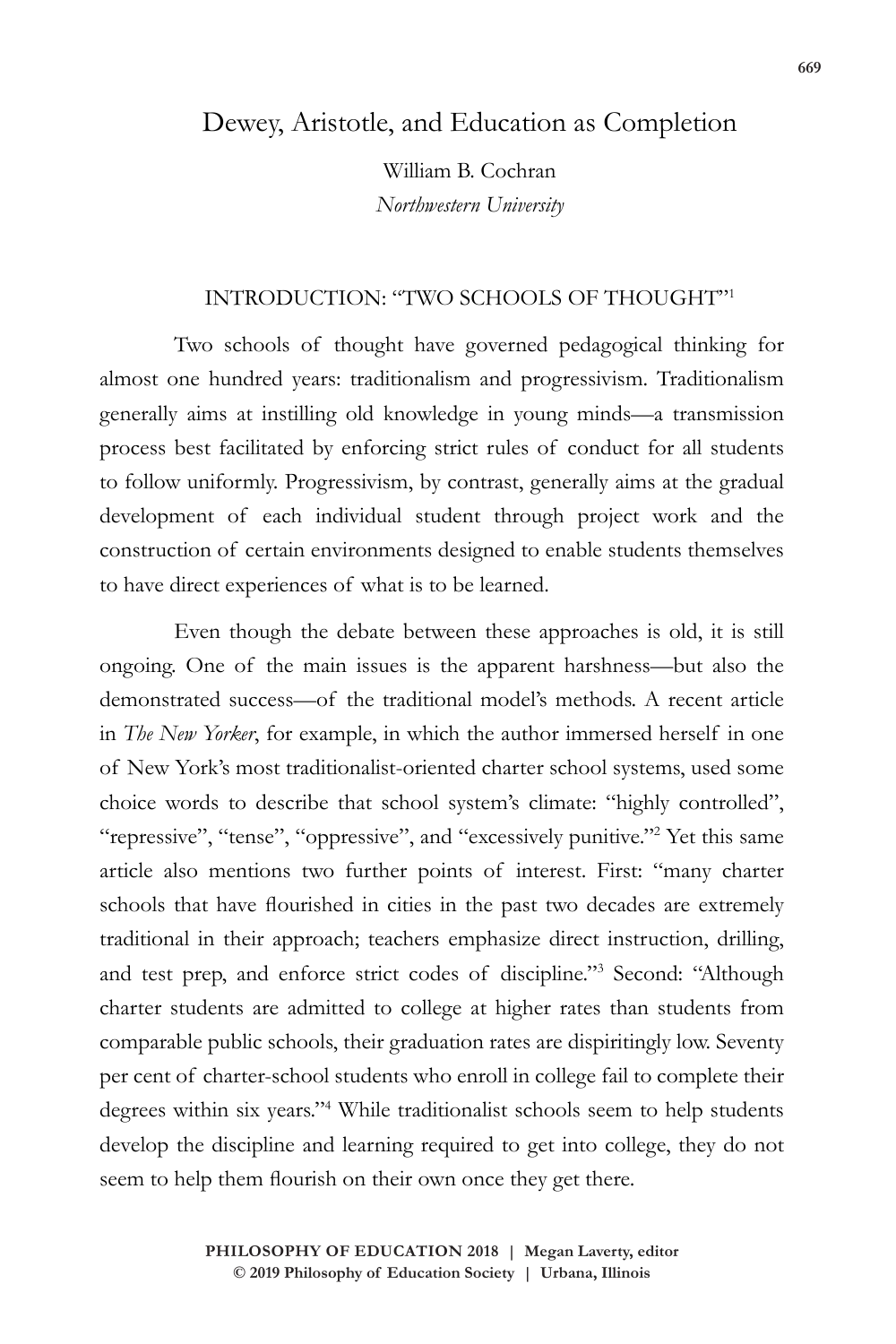Faced with this state of affairs, some traditionalist educators are recognizing the need to combine elements of *both* traditional *and* progressive models of education. The problem is that these two models do not mix well, at least according to two of the educators interviewed:

> "It's very challenging to have a kind of data-driven performance-oriented culture, and to do progressive pedagogy … These things don't naturally, or easily, go together."5

> "College graduation was always the goal … But only now … do I think we are seriously thinking about what the pedagogy should be *through* the years."

> How can a highly supervised child be transformed into an independent learner? Do you allow students the freedom to fail, or do you continue to provide constant hand-holding?

"It's an incredible design tension."6

In order to contribute to the ongoing efforts to find a way through this impasse, I examine the conceptions of education that underlie traditionalism and progressivism. To do so, I enlist the help of John Dewey, who ties traditionalism to *education as formation* and progressivism to *education as development.* I then try to show that the divide between these two conceptions of education rests upon a false dichotomy. Aristotle presents us with a theory of education that combines aspects of *both* formation *and* development, and so perhaps his model of education, which I call *education as completion*, can provide us with a way to think about how to successfully combine aspects of traditionalism and progressivism in schools today.

While my discussion here will necessarily be sketchy and incomplete, I will be content to provide an analysis of the key philosophical ideas underlying the tension between traditionalism and progressivism and propose a resolution of this tension by explaining how Aristotle's theory of education as completion incorporates elements of both schools of thought.7 If I can demonstrate that Aristotle's education as completion is a genuine combination of these two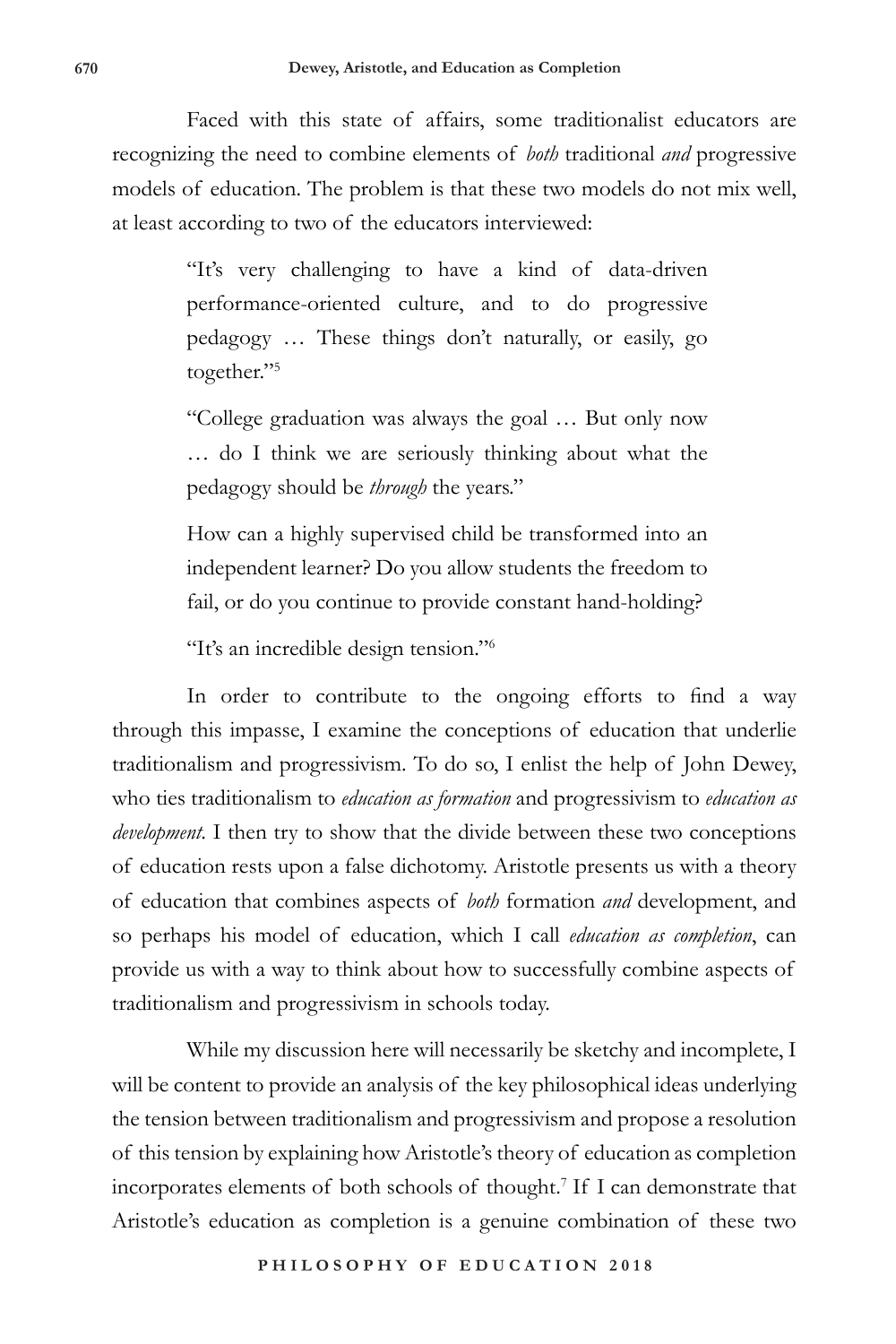views, that will be enough for a start. The further task will be to spell out how this kind of education could take shape in today's schools, but I leave that work for another time.

#### DEWEY AND EDUCATION AS FORMATION

Near the beginning of his *Experience and Education*, Dewey connects traditionalism and progressivism to two more general approaches to education:

> The history of educational theory is marked by the opposition between the idea that education is development from within and that it is formation from without; that it is based upon natural endowments and that education is a process of overcoming natural inclination and substituting in its place habits acquired under external pressure. At present, the opposition so far as practical affairs of the school are concerned, tends to take the form of a contrast between traditional and progressive education.<sup>8</sup>

Traditionalism, therefore, is the current instantiation of a more general way of thinking about education: *education as formation*, which views education as a process of impressing external standards on students in order to supplant their natural inclinations with prescribed standard behaviors. Progressivism, conversely, is aligned with *education as development*, which views education as a process of cultivating the native natural talents of individual students.

This schematization of the history of educational theory is generally quite helpful, for it succinctly captures the two different stances that have historically been taken towards education. However, this way of understanding the history of educational thought also has the potential to establish a false dichotomy. For it is possible to hold a view on which education is *both* a process of formation *and* development. This, I argue below, is Aristotle's way of thinking about education as completion. But before outlining Aristotle's view, it will be useful to articulate the problems facing education as formation, since education as completion seeks to incorporate similar methods into its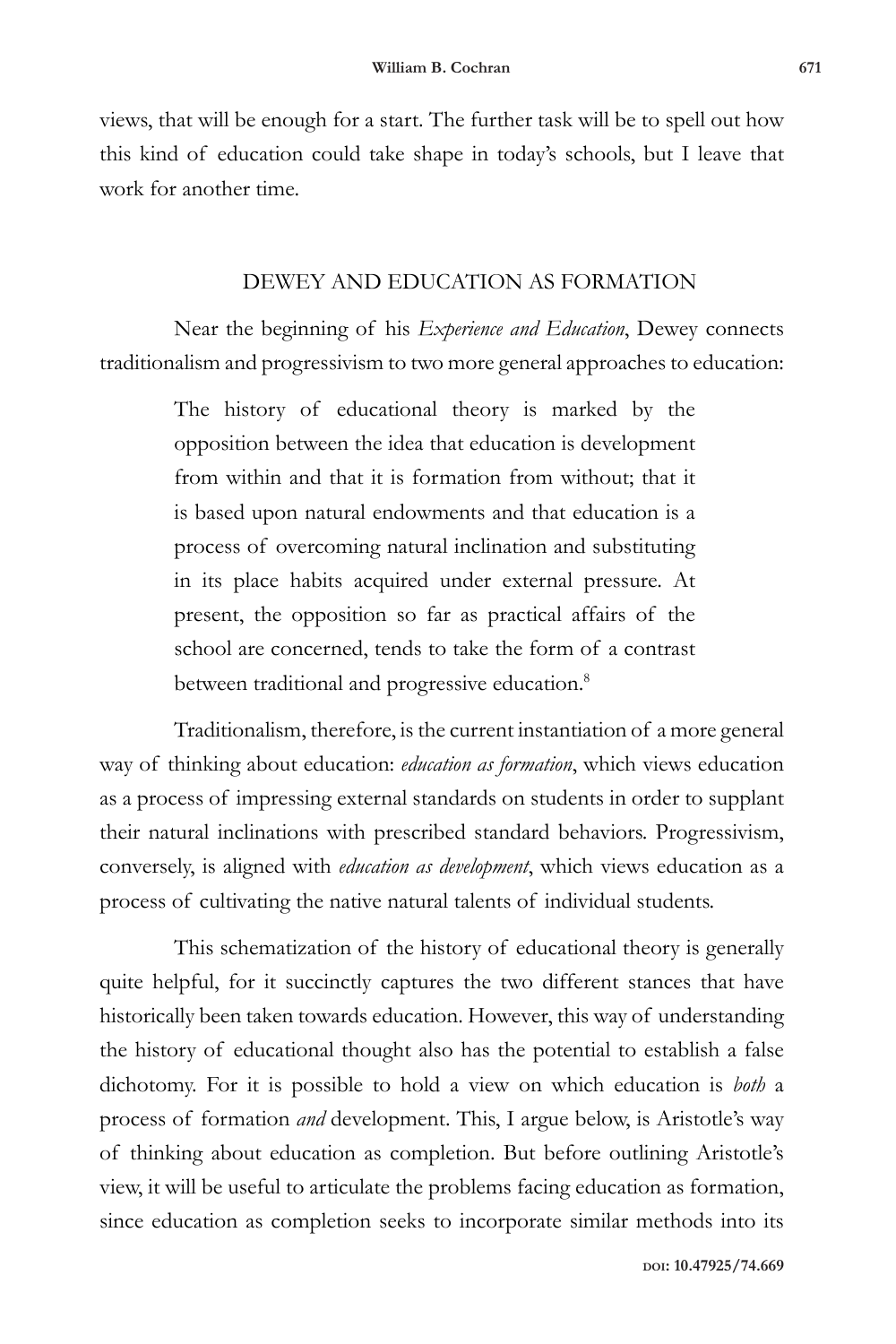practice. With the problems of education as formation in view, we can know what obstacles a theory of education as completion will need to overcome.

Dewey's criticism of the traditional model is twofold: (1) it treats students as the mere means to transmitting and preserving the knowledge and codes of conduct of the past; and (2) this transmission process injures students' individuality (or, though this is not Dewey's language, we might say their *autonomy*) by forcing them to contort themselves in various unnatural ways to absorb ideas and adopt behaviors that are not their own.<sup>9</sup>

Education as formation, therefore, mistakenly values the wrong thing: instead of valuing the individual student (as it ought), it *uses* the student as a mere means to attain what it mistakenly believes is truly valuable—the preservation of some collective past. According to Dewey:

> The subject-matter of education [as formation] consists of bodies of information and of skills that have been worked out in the past; therefore, *the chief business of the school* is to transmit them to the new generation. In the past, there have also been developed standards and rules of conduct; moral training consists in forming habits of action in conformity with these rules and standards.10

The aim of this model also dictates the way students are made to behave in school: "Since the subject-matter as well as standards of proper conduct are handed down from the past, the attitude of pupils must, upon the whole, be one of docility, receptivity, and obedience."11 Because the goal is the transmission of past knowledge, students are required to develop characteristics that turn them into good receptacles of that knowledge in order to facilitate the transmission process.

Here, I think, we can begin to see what seems so problematic about viewing education as a process of formation. As Dewey puts it:

> The traditional scheme is, in essence, one of *imposition from above and from outside*. It imposes adult standards, subject matter, and methods upon those who are only growing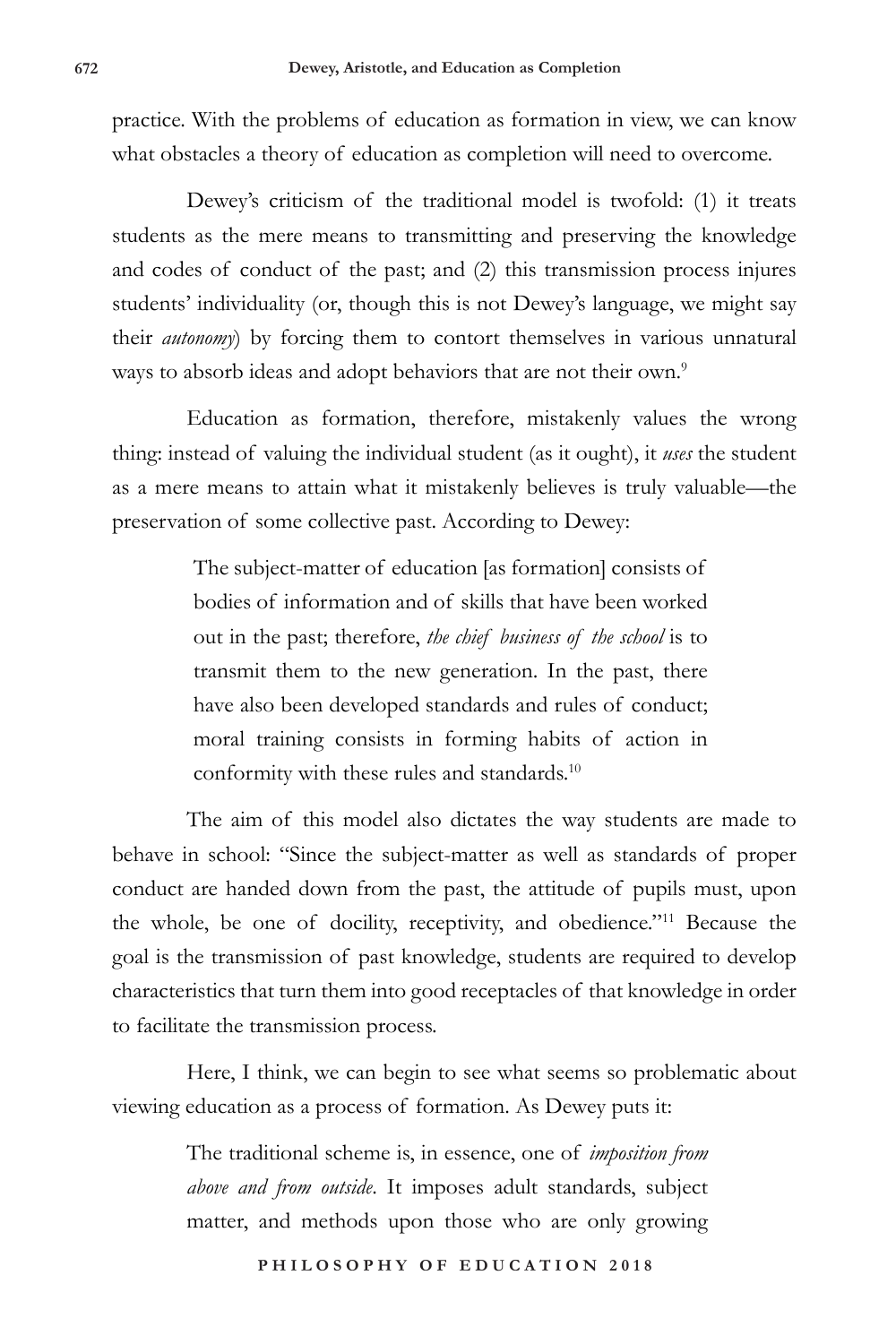slowly toward maturity. The gap is so great that the required subject-matter, the methods of learning and of behaving are foreign to the existing capacities of the young. They are beyond the reach of the experience the young learners already possess. Consequently, they must be imposed; even though good teachers will use devices of art to cover up the imposition so as to relieve it of its *obviously brutal features*. 12

Recall here how the climate of the New York charter school system was described in much the same terms—as "oppressive," "repressive," etc. Dewey, however, explains what makes these practices objectionable: education as formation is really *education as imposition,* for it imposes adult standards on students who are "only growing slowly toward maturity." In doing so, it curtails and constrains the student's natural development in seriously objectionable ways.

By imposing adult content and codes of conduct on students, education as formation forces students to become something other than what they truly are, or at least would be, if only their development were guided properly.13 In order for Aristotle's education as completion to avoid these objections, therefore, it must be shown that it concerns itself with well-being of the students themselves, rather than the preservation of some subject matter or code of ethics, and that it pays attention to capabilities that students have at each stage of their education. But in order to provide us with a way to think through the impasse discussed in the introduction, education as completion must also successfully incorporate elements of education as formation.

### ARISTOTLE AND EDUCATION AS COMPLETION

For Aristotle, education is a process of taking the capacities that belong to the human being by nature and bringing them to completion. On this view, education involves methods of *formation*, but these methods are put to use in the service of completing the *development* of the child into a fullyformed and well-functioning adult—which is something children have the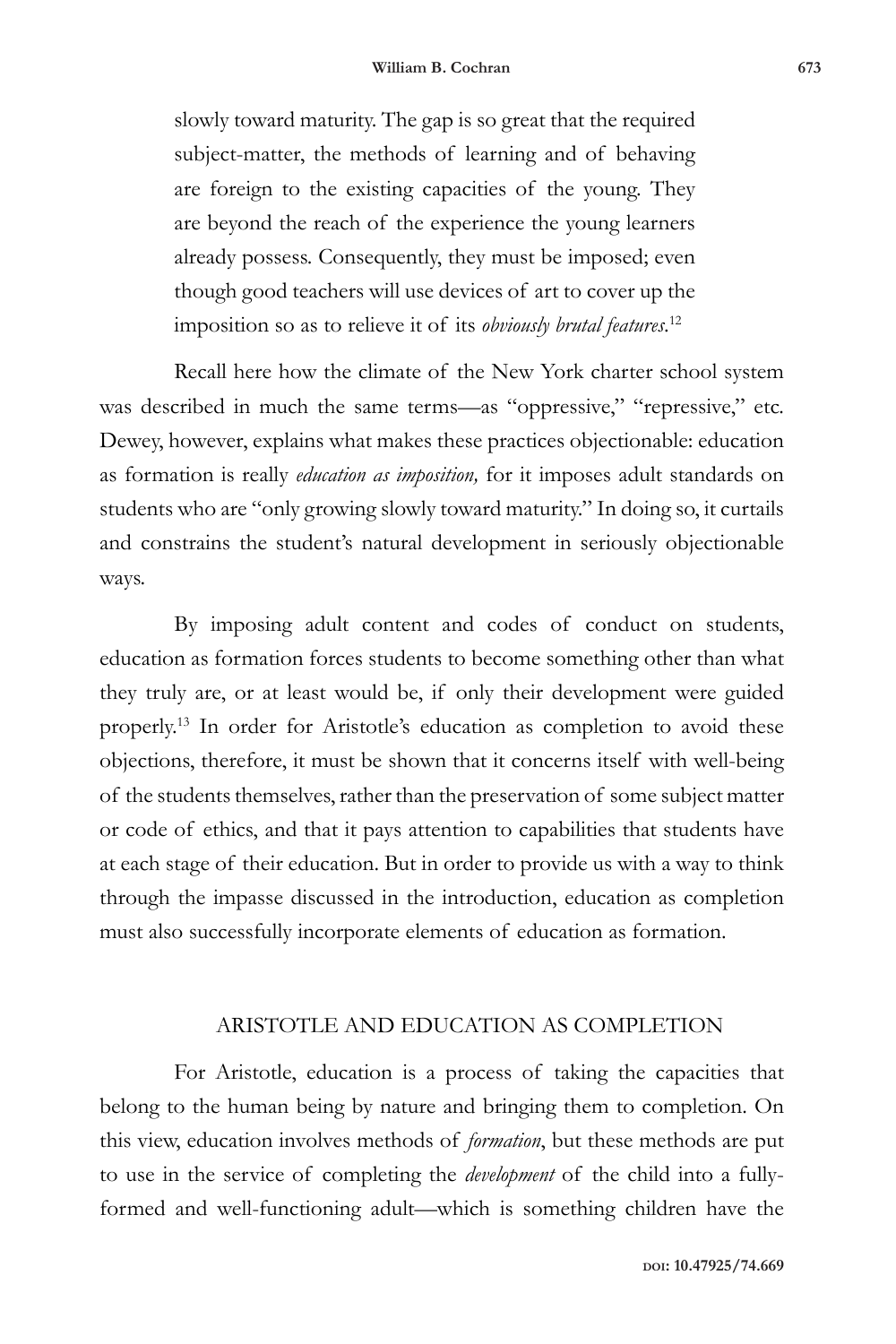potential to become by nature. If in the following section it can be established that Aristotle combines these two approaches successfully in one view, then a fuller articulation of his theory of education as completion may prove fruitful for finding a way through the impasse mentioned in the introduction.

Aristotle's way of thinking about education as completion can be gleaned from noting the following six points, taken from different parts of his corpus:

- 1. Each thing is completed well when it functions in accordance with the virtue that properly belongs to it (*NE* I.7 1098a15).14
- 2. A thing is said to be complete when it possesses the virtue(s) properly belonging to it, because then it is most in accord with its nature (*Phys*. VII.3 246a12-15).
- 3. Nature is an end (*telos*), since something's nature is the character it has when its coming into being is complete (*Pol*. I.2 1252b32-34).
- 4. The function of a human being is activity of the soul and actions that involve reason (*NE* I.7 1098a12-14).
- 5. It is characteristic of a good human being to do these things (actualize reason in thought and in action) well (*NE* I.7 1098a14-15).
- 6. The good of a thing consists in the excellent performance of its function (*NE* I.7 1097b26-28).

Education as completion, then, is the process by which humans are instilled with the virtues they need in order to realize their nature, perform their function well, and thereby lead a flourishing life. Education as completion does not aim at making students into something other than what they truly are, but instead uses methods of formation to help them realize the capacity they have to become what they *already essentially are by nature*, but while in the process of being educated are only in an undeveloped, incomplete way.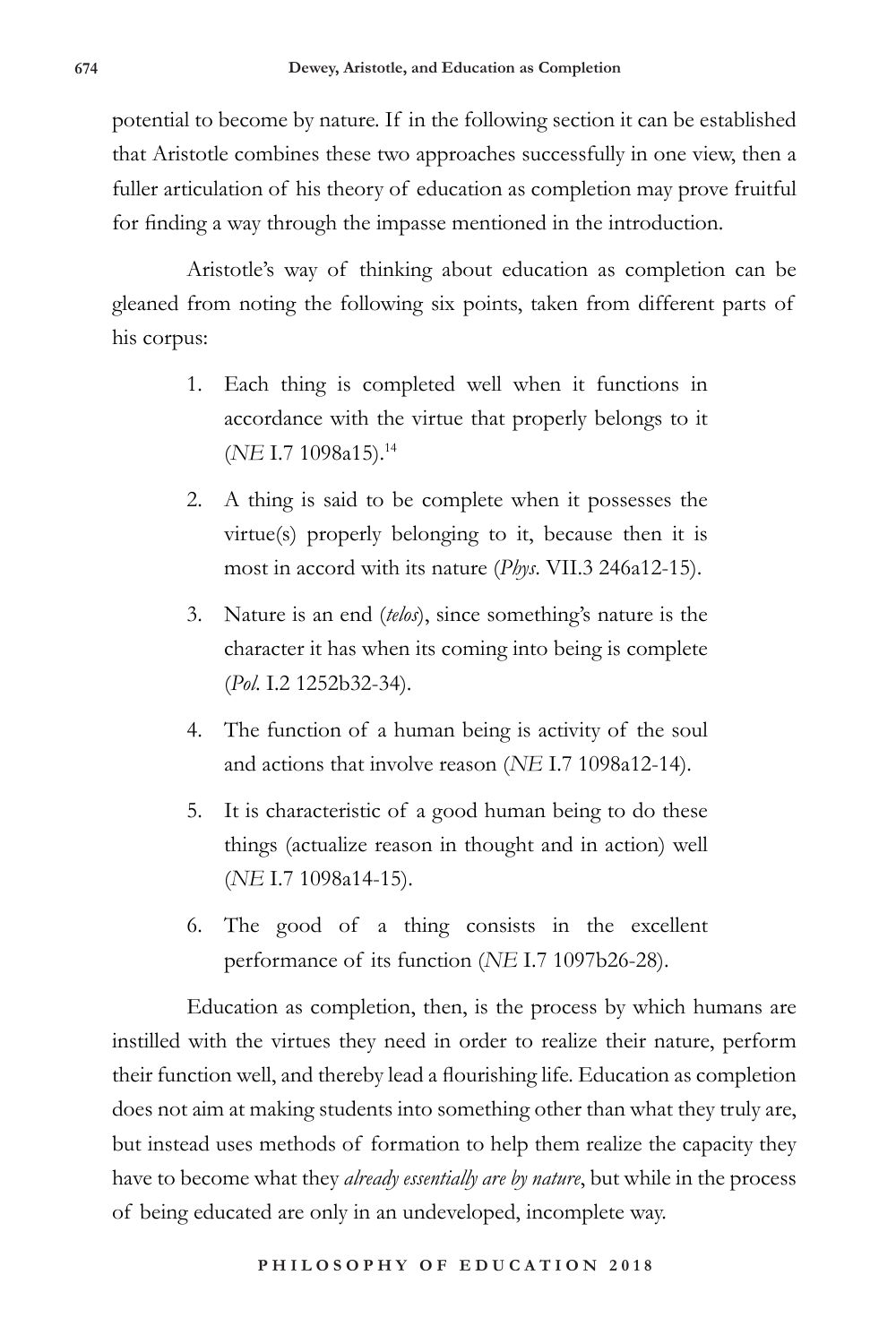The methods Aristotle prescribes in order to bring about the completion of the human being are necessarily formational, because there are parts of us that require the presence of the virtues in order to be complete. According to Aristotle, the human soul is comprised, roughly speaking, of two parts that need the virtues in order to be completed: a rational part and a nonrational part that can still listen to reason (*NE* I.13). Each of these parts has its own corresponding virtue, and the virtue of each of these parts is developed by its own method of education:

> Since virtue, then, is twofold, of thought on the one hand, and of character on the other, while that of thought has both its generation and development mostly from teaching (for which reason it requires experience and time), that of character comes about from habits (*NE* II.1 1103a14-17).

For Aristotle, habituation is essentially the externally guided repetition of certain sanctioned actions. A moral learner is made to do these actions in order to develop the appropriate pleasures that attend doing noble actions, and feel pain at doing shameful ones (*NE* I.3 1095a4-11, II.1 1103a14-17, X.9 1179b21-30; *Pol*. VII.13 1332b8-11, VII.15 1334b21-28, VIII.3 1338b4- 8).15 Aristotle's thought is that since we naturally tend toward actions that we find pleasurable and avoid actions that we find painful, it is the educator's task to instill in us from an early age pleasures and pains of the appropriate sort. Actions and feelings will be appropriate when they are conducive to bringing about our rational nature: "reason and intelligence are the end of our nature. Therefore it is by reference to them that one must concern oneself with birth and the development of habits" (*Pol.* VII.15 1334b14-17).16

But since the non-rational part of the soul develops before the rational part (*Pol.* VII.15 1334b21-27 & VIII.3 1338b4-8), the habituation process must occur at a time before children have the ability to think rationally. This program of habituation appears obviously objectionable, since its overt aim is to manipulate the attitudes of children in order to get them to adopt certain preferences and dispreferences before they can think for themselves. Aristotle's response, in brief, is that just because these methods are formational does not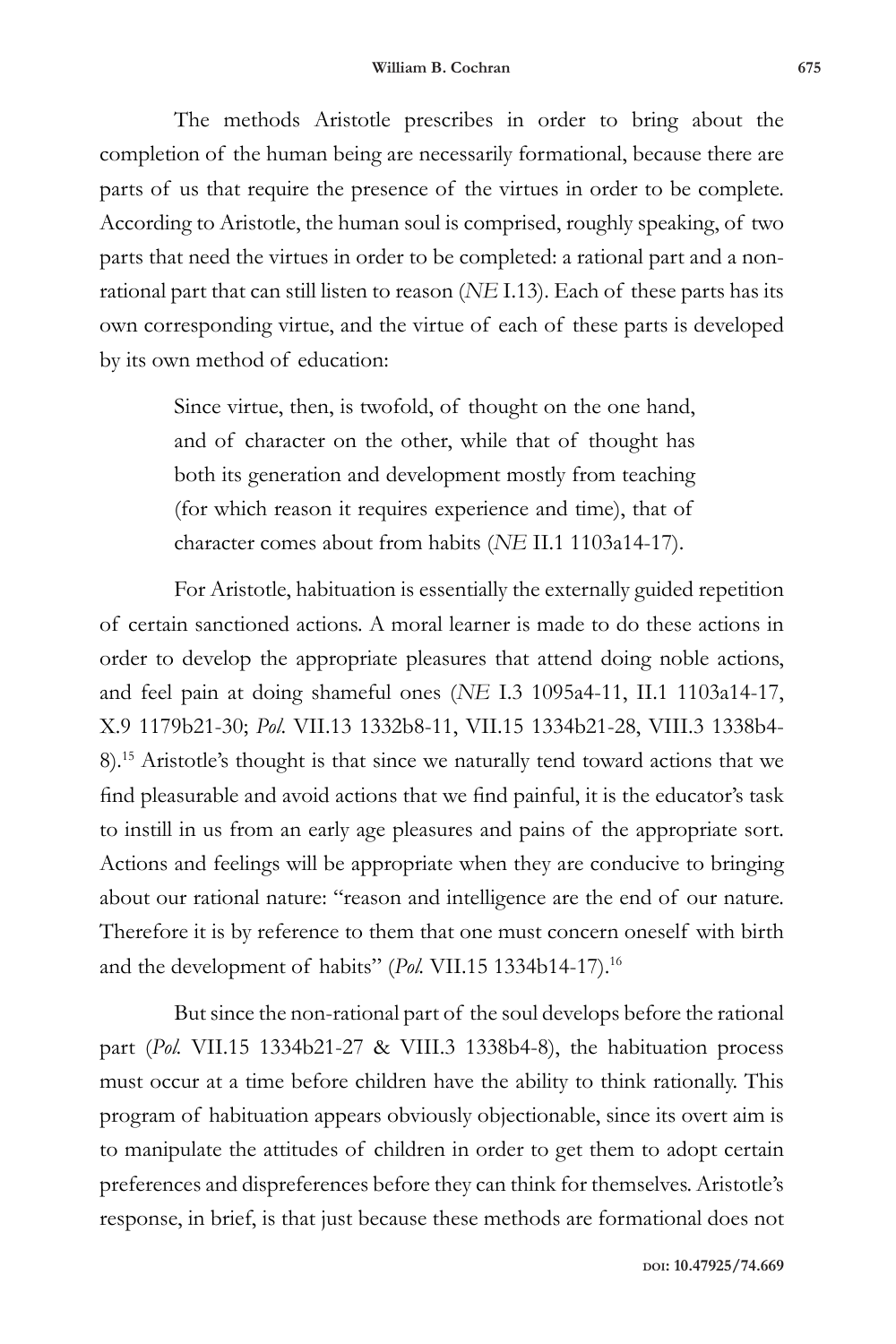mean they are not natural. According to Aristotle, "in some cases what is due to nature is a dual tendency, moving to the bad or the good because of one's habits" (*Pol. VII.13 1332b2-3*).<sup>17</sup> The non-rational part of our soul that can listen to reason is able to go in either direction: either towards the good or towards the bad. By instilling the virtues of character, the educator makes sure they tend toward the good: "Hence the virtues come about in us neither by nature nor against nature, rather *we are naturally receptive of them* and we are brought to completion through habit" (*NE* II.1 1103a24-26).18

Teaching, the method of education devoted to developing the virtues of thought that belong to the rational part of the soul, initially seems objectionable, too, for it shares many of the features of education as formation that Dewey criticized above. Perhaps worst of all, Aristotle also places a number of pre-requisites on students that seem designed precisely in order to make them good receptacles of a teacher's teaching, in much the same way that education as formation requires docility, receptivity, and obedience in its students: Aristotle's students must be able to listen and remember what they have heard (*Met.* I.1 980b21-25), they must already know something of what they are to be taught (*APo.* I.1 71a1-16; *Met.* IX.8 1049b30-1050a1; *NE*  II.1 1103a14-17), and they must already be "well-educated" in how to receive arguments (*PA* I.1 639a1-12; *NE* I.3 1094b19-1095a4; *Met.* II.3 994b31- 995a20; *EE* I.6 1217a7-10).

Yet one of Aristotle's seemingly objectionable pre-requisites for teaching is actually one of the best features of his account. Students must already know some aspect of what they are to be taught, because otherwise learning—as Aristotle recognizes—is impossible: "if you did not know whether there was such-and-such a thing *simpliciter*, how could you have known that it had two right angles *simpliciter*?" (*APo.* I.1 71a27-28).19 His point is that students must already have some sense of what the teacher is talking about if the teacher's teaching is going to be effective. But this prior knowledge requirement cuts the other way, too: a teacher must be sensitive to the capabilities and the experience of her students before she tries to teach them something new. It is only by gradually building upon the knowledge students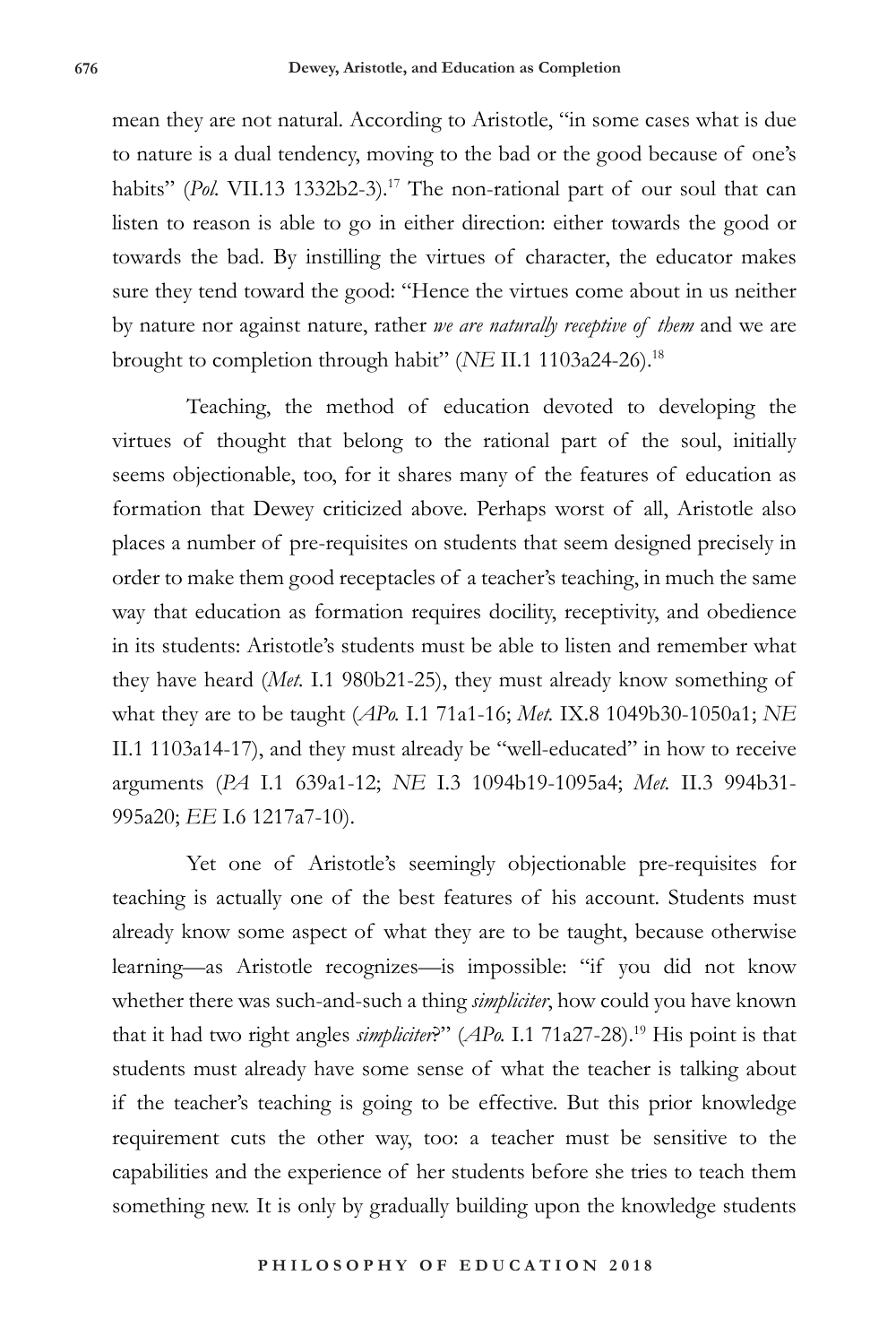already have that a teacher develops a student's knowledge of the truth and thereby both generates and develops her students' intellectual virtues.

So, education as completion uses methods of formation in order to instill habits and knowledge in students. But it does so in order to develop the virtues in them that they require in order to become complete human beings—in order to become, that is, capable of the kind of rational activity in accordance with virtue that they are especially well suited to do because of their nature. Rather than impose upon students something other than what they truly are, education as completion seeks to develop students into that which they already are, but are in an incomplete way. To do so, it uses methods of formation, because the human being, while not naturally virtuous, is naturally receptive of the virtues. Finally, the aim of education as completion is not the transmission of knowledge and morals of the past, but is instead the flourishing of the student. Education as completion may instill prescribed knowledge and habits in students, but it does so in order to enable them to live a flourishing human life.

## DEWEY AND EDUCATION AS UNFOLDING

At this point it will be useful to consider Dewey's critique of another kind of education—*education as unfolding*—since distinguishing it from education as completion will help sharpen the picture just drawn of Aristotle's theory. According to Dewey, education as unfolding:

> professes to be based upon the idea of development. But it takes back with one hand what it proffers with the other. Development is conceived not as continuous growing, but as the unfolding of latent powers toward a definite goal. The goal is conceived of as completion, perfection. Life at any stage short of attainment of this goal is merely an unfolding toward it.<sup>20</sup>

Though Dewey himself does not mention Aristotle among the philosophers he associates with this view, it should be clear that Aristotle's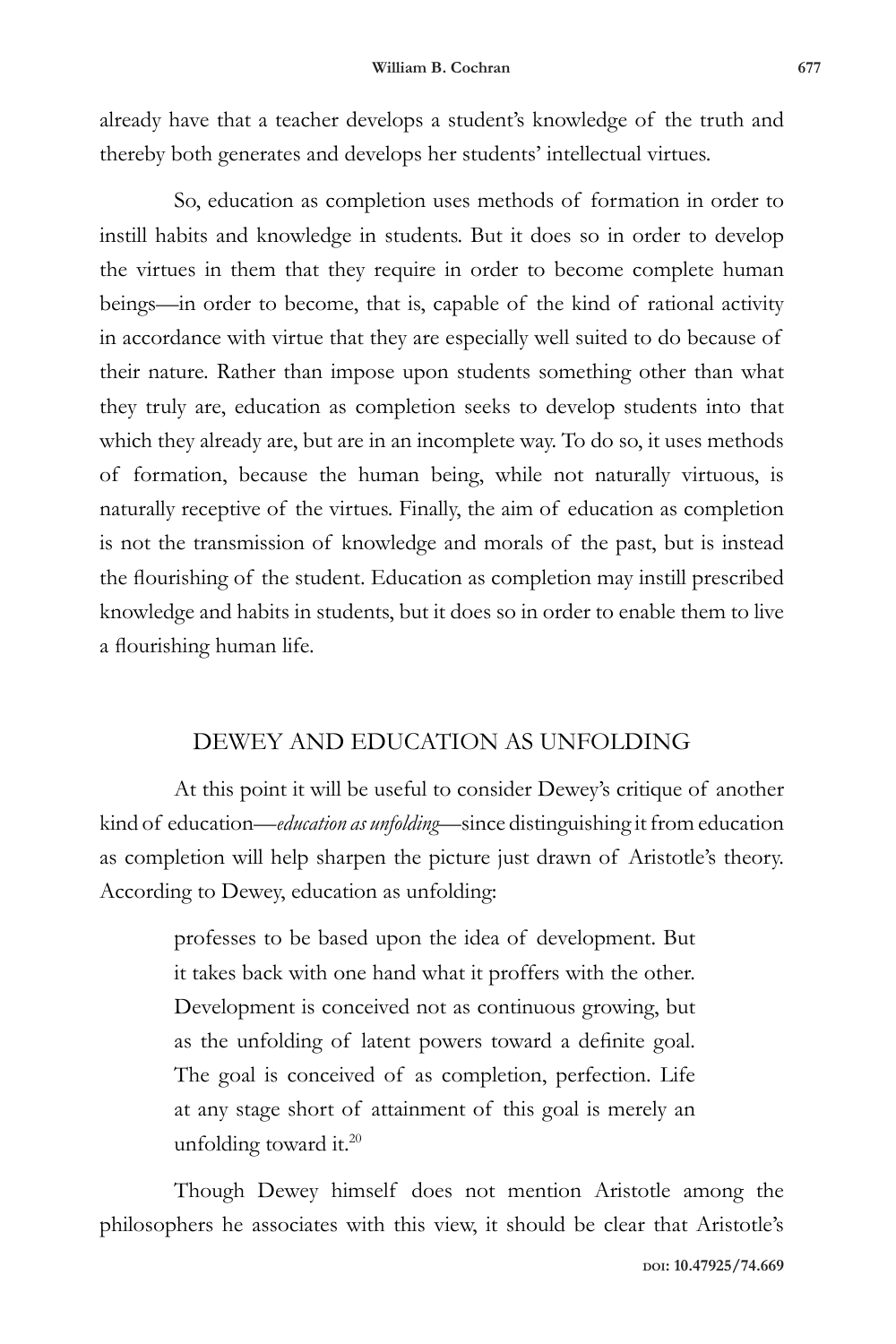education as completion is susceptible to the same kind of critique that Dewey articulates here. Growth is the key concept on which this criticism turns, and Dewey's main claim is that education as unfolding is the wrong way of thinking about it:

> The conception that growth and progress are just approximations to a final unchanging goal is the last infirmity of the mind in its transition from a static to a dynamic understanding of life. It simulates the style of the latter. It pays tribute of speaking much of development, process, progress. But all of these operations are conceived to be merely transitional; they lack meaning on their own account. They possess significance only as movements *toward* something away from what is now going on. Since growth is just a movement toward a completed being, the final ideal is immobile. An abstract and indefinite future is in control with all which that connotes in depreciation of present power and opportunity.<sup>21</sup>

While education as unfolding seems to take a developmentalist approach, its true aim is some "abstract and indefinite future," which is in control of the present. This makes education as unfolding into just another objectionable version of education as formation—or worse, as imposition.

I think Aristotle has the resources to respond to this criticism in his discussion of nature and growth. When Aristotle examines the natural world in *Physics* II, he first determines what it is that distinguishes natural from nonnatural things. His answer is that a natural thing "has within itself a principle of motion and stability in place, in growth and decay, or in alteration" (*Phys.*  II.1 192b15-16).<sup>22</sup> Then, recalling his theory of hylomorphism, Aristotle asks: where is the nature of the natural thing located—in its matter or its form? After considering each option, Aristotle concludes that the nature is *more* in the form of the natural thing than in its matter. He reaches this conclusion in part because of a reflection upon growth: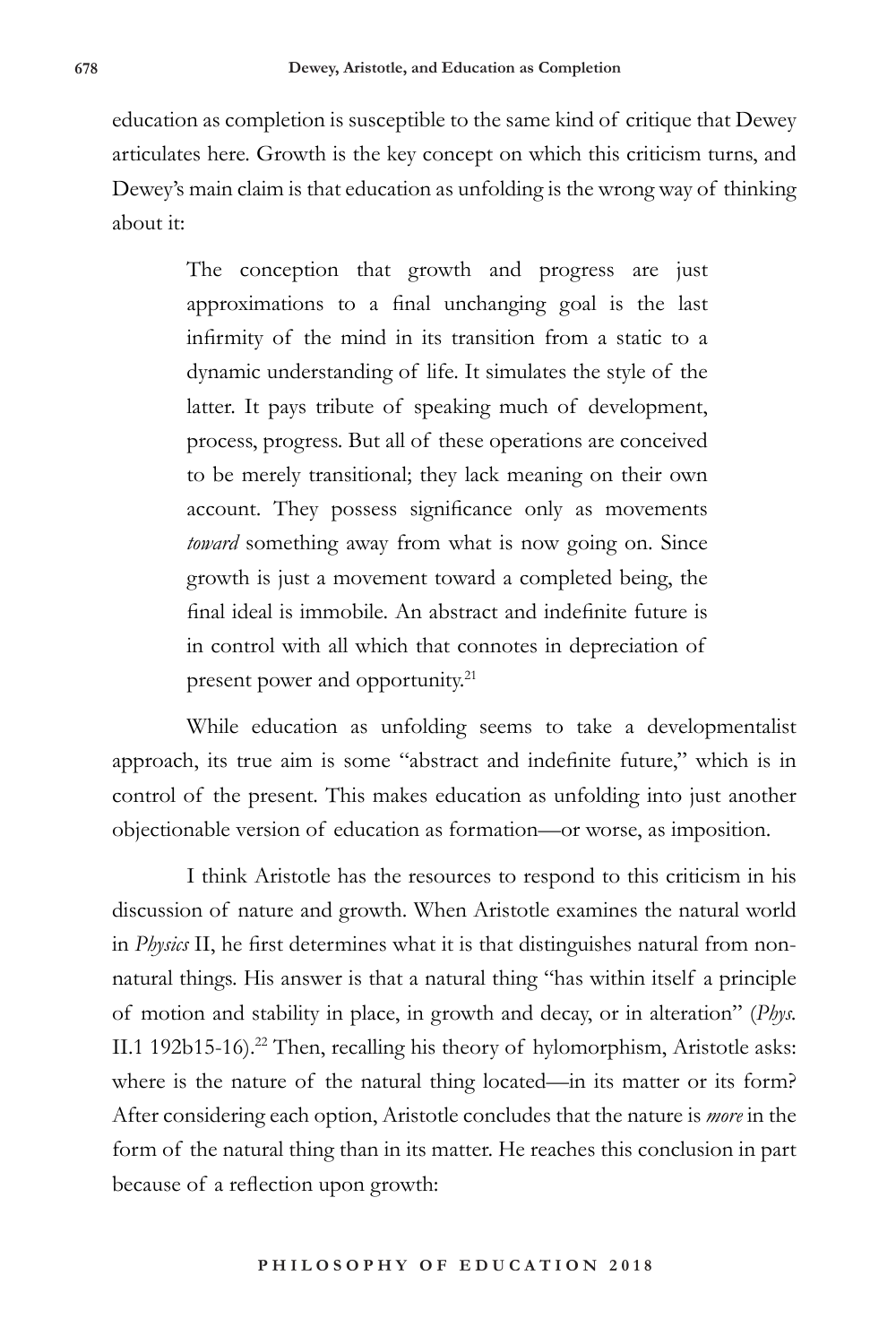[W]hat is growing, insofar as it is growing, proceeds from something toward something  $\le$ else $\ge$ . What is it, then, that grows? Not what it is growing *from*, but what it is growing *into*. Therefore, the shape [= form] (*morphē*) is the nature (*Phys*. II.1 193b17-19).23

Aristotle's point here is that in order to understand growth, we need to know what grows, and when we reflect upon growth, we necessarily refer to the direction in which something is growing, and the direction in which a natural thing grows is towards the realization—*i.e.*, the completion—of its form (*cf. GC* I.5 321a29-322a4 & 322a28-33).

Therefore, while it is true that education as completion seeks to move the developing human being towards the realization of a form that they do not yet possess completely, it is not quite right to call this completed form merely "an abstract and indefinite future." While in development the form may not be realizable except at some point in the future, the form is not *indefinite*—rather it is defined by the nature of the natural thing. Nor is the form in the future *only*—rather it is immanent though as yet incomplete in the developing thing itself. It is present as the direction towards which the growing thing moves by nature.

Applying this reflection on growth to education as completion, then, we get the following picture: the nature of the human being, though as yet undeveloped and incomplete while in the process of development, is still present within the human being as the incomplete realization of that which the human being is in the process of becoming. Since nature alone cannot complete the human form, it falls to education to complete this task, "for every craft and education seeks to fill what nature has left out" (*Pol.* VII.17 1337a1-2).

#### **CONCLUSION**

I hope to have shown that Aristotle's education as completion successfully combines elements of education as formation and as development.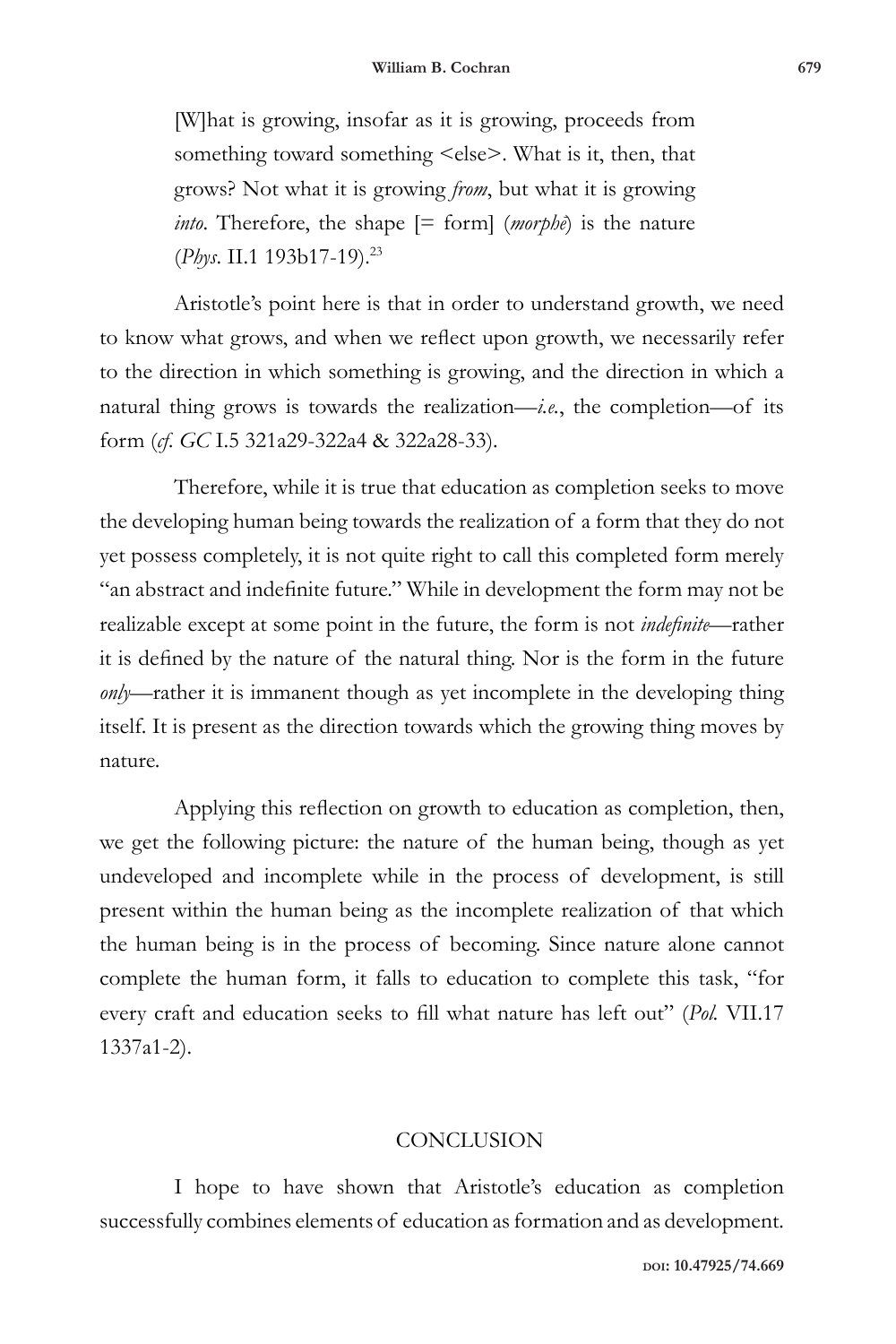For if it does, then perhaps it can offer us a way to combine traditionalism and progressivism in order to address the impasse facing educators today that we noted in the introduction. If successful, this picture of education as completion may also serve as the starting-point for a further discussion about how to implement this kind of education in schools. In a gesture towards realizing that implementation process, I conclude with a couple of remarks on some relevant quotations from Aristotle.

(1) "All humans by nature desire to know" (*Met.* I.1 980a21). Aristotle thinks there is something all human beings share, simply because of our nature: a desire to know. Since education as completion aims at bringing about the completion of what the human being is by nature, it should also therefore preserve and cultivate this innate human curiosity.

(2) "Further, particularized education is actually superior to communal education, just as in the case of medicine" (*NE X.9 1180b6-7*).<sup>24</sup> One of the potential problems education as completion faces is that it can seem excessively universal. While Aristotle thinks public education is necessary (*Pol.* VIII.1), he also maintains that a particularized education is not only possible, but perhaps even preferable: "It would seem, then, that a particular case is treated with more exactness when there is individual supervision, since each person is more likely to get what suits him. But the best supervision in each particular case will be provided by the doctor, athletic trainer, or whoever else has knowledge of the universal and knows what applies in all cases or in these sorts (since the sciences are said to be—and actually are—of what is common)" (1180b13- 15).25 In order to best bring about the flourishing of each student, a knowledge of the universal human form *and* of the particular student is required.

<sup>1</sup> The title of this section is from a recent article in *The New Yorker* by Rebecca Mead, "Two Schools of Thought: Success Academy's quest to combine rigid discipline with a progressive curriculum," *The New Yorker* (December 11, 2017): 34–41. My thanks go to Richard Kraut for pointing this article out to me, and for his insightful discussion of a previous draft of this article. My many thanks also go to my fellow participants in the graduate student dissertation writing workshop at Northwestern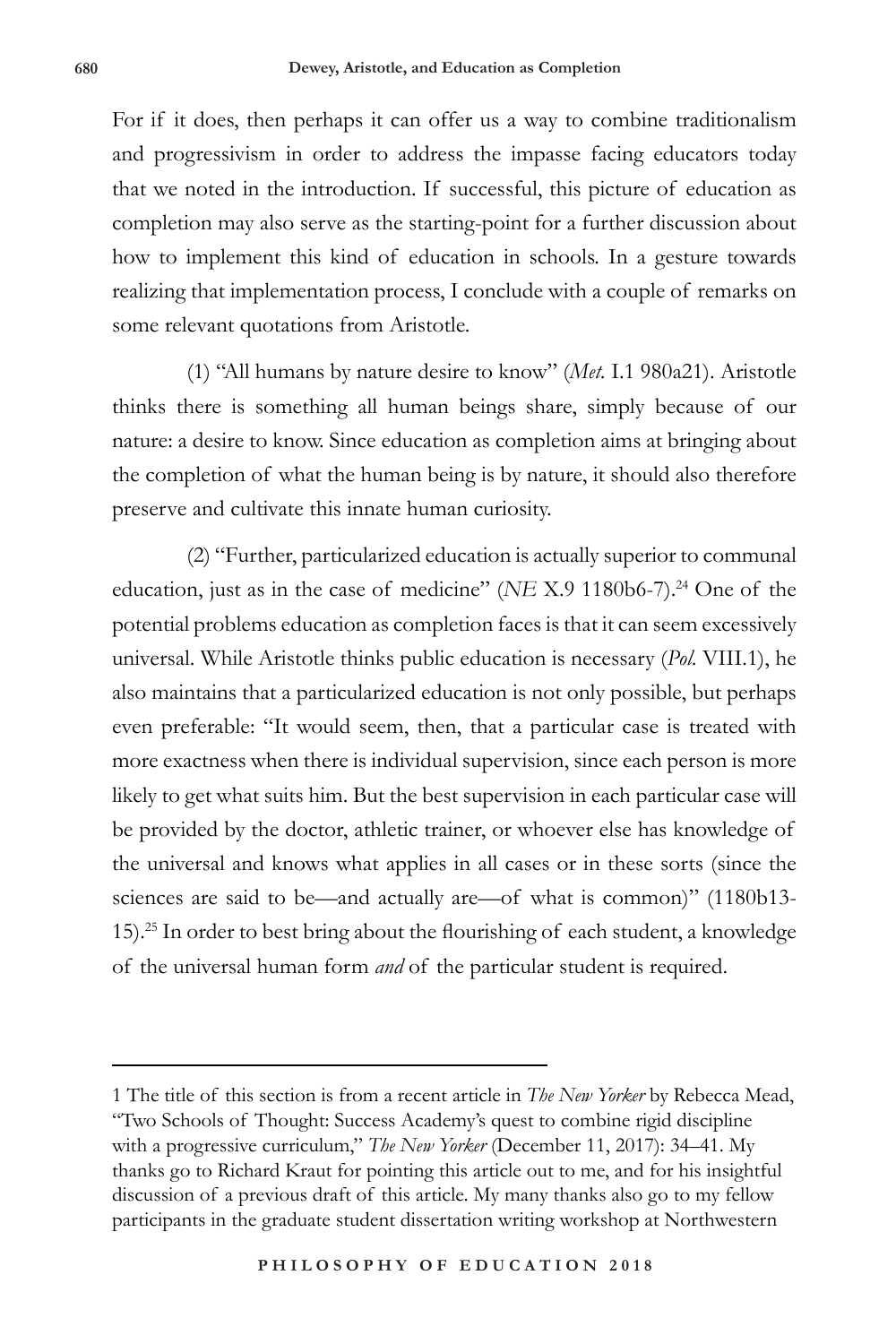University on moral and political philosophy headed by Kyla Ebels-Duggan. I also wish to thank the two anonymous reviewers of this article for their helpful comments on a previous draft. Funding awarded from a SSHRC Doctoral Fellowship contributed to the completion of this research.

2 Mead, "Two Schools," 37–38

3 Ibid., 37.

4 Ibid., 40.

5 Ibid., 39.

6 Ibid., 40.

7 For two more complete accounts of Aristotle's views on education, see C.D.C. Reeve, "Aristotelian Education," in *Philosophers on Education: New Historical Perspectives*, ed. A.O. Rorty (London: Routledge, 1998), 51–65, and William Frankena, *Three Historical Philosophies of Education: Aristotle, Kant, Dewey* (Atlanta: Scott, Foresman and Company, 1965), 15–78.

8 John Dewey, *Experience & Education* (New York: The Free Press, 2015), 17. First published in 1938.

9 Though Dewey nowhere specifies the exact relationship between education as formation and traditionalism, I take it that they are virtually synonymous, and I treat them as such in what follows.

10 Dewey, *Experience and Education*, 17 (emphasis added).

11 Ibid., 18.

12 Ibid., 18–19 (emphasis added).

13 Dewey himself, of course, has much to say about the way to guide students. I do not intend to criticize or contend with his position here. Instead, I use his critique of traditionalism to elicit the objections that a theory of education that seeks to use methods of formation must overcome.

14 All references to Aristotle's works occur as in-text citations. Translations of Aristotle are mine unless otherwise noted. Abbreviations of the works cited correspond to those used in Terence Irwin and Gail Fine, *Aristotle: Selections* (Indianapolis: Hackett Publishing Company, Inc., 1995), xi.

15 For the most recent take on this aspect of Aristotle's theory of moral education, which includes a helpful overview of the many different interpretations on offer, see Marta Jiminez, "Aristotle on Becoming Virtuous by Doing Virtuous Actions," *Phronesis* 61 (2016): 3–32.

16 Aristotle, *Politics Books VII and VIII*, trans. Richard Kraut (Oxford: Clarendon Press, 1997), 28–29.

17 Trans., Kraut.

18 Aristotle, *Nicomachean Ethics,* trans. C.D.C. Reeve (Indianapolis: Hackett Publishing Company, Inc., 2015), 21 (emphasis added).

19 Aristotle, *Posterior Analytics,* trans. Jonathan Barnes (Oxford: Clarendon Press, 1994), 1.

20 John Dewey, *Democracy and Education: An Introduction to the Philosophy of Education* (New York: The Free Press, 1944), 56.

21 Dewey, *Democracy and Education*, 56–57.

22 Trans., Irwin and Fine.